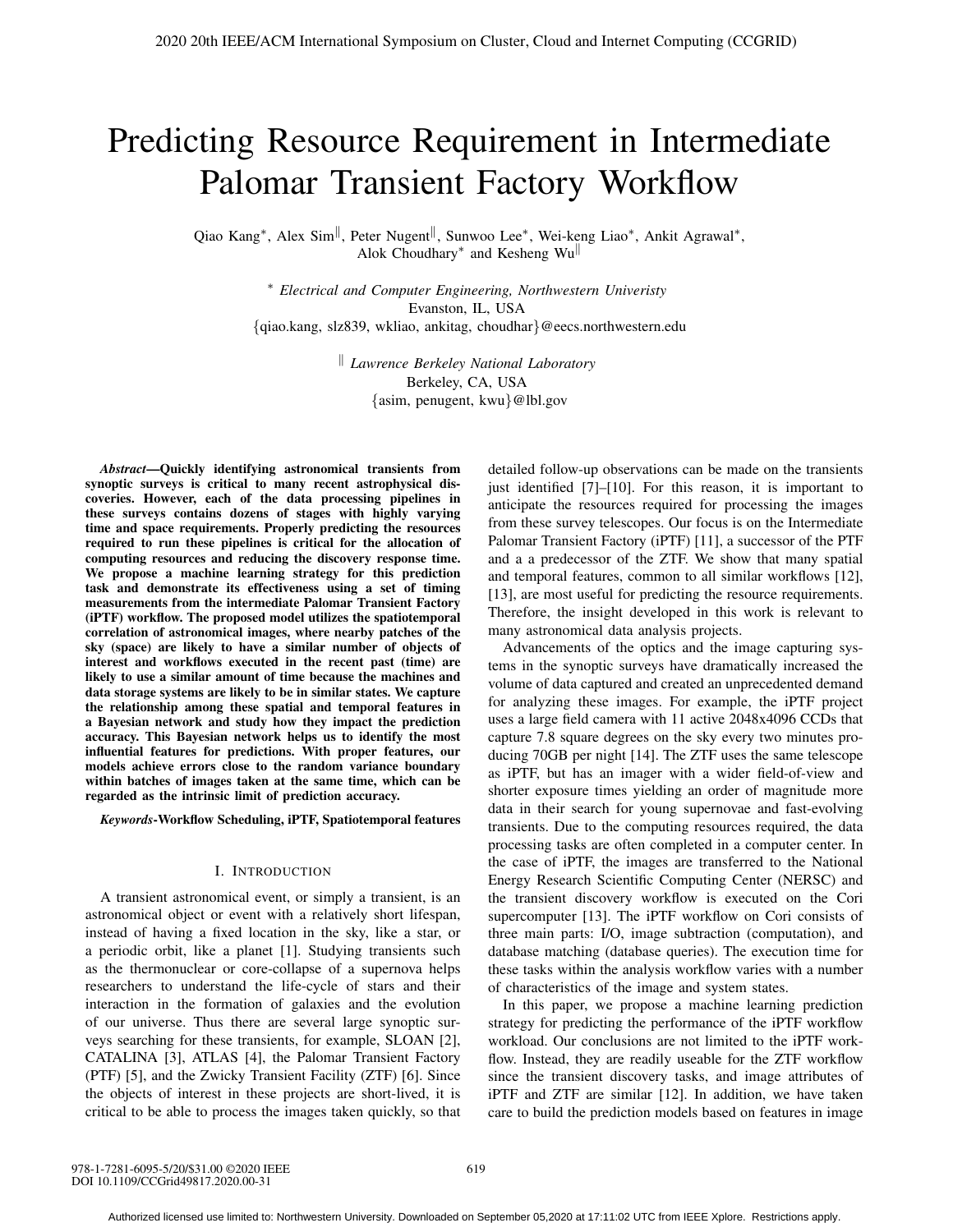analysis workflows. In particular, we design several features and select two prediction targets that indicate the workload of the workflow pipeline. The features and prediction targets allow us to predict workflow performance in real-time. The critical contribution of this work is a Bayesian network that represents the conditional correlation among the features and prediction targets. The Bayesian network allows us to filter out redundant features, which in turn makes the model more actionable and avoids overfitting problems. We use experimental results to support the correctness of the Bayesian network. The testing data performance of our prediction models trained with the selected features achieves strong correlations between prediction and actual values and NMSEs as low as 0.1.

The rest of this paper is arranged as the following. In Section II, we describe the related work for transient discovery. Later, we present our preprocessing, feature selection, and model design methods in Section III. Finally, we present a case study of iPTF workflow data with our proposed approaches in Section IV.

# II. BACKGROUND

Gravitational wave (GW) detections, neutrino detections, and electromagnetic spectrum observations can reveal the death throes of stars [7], [8], [15]. However, the detailed mechanism of such stellar explosions is still an open question. Thus, many of the recent astronomical observations are focused on gathering data about transients to study the chaotic moments after stars explode [16]–[25].

To study these transients, one set of telescopes perform synoptic surveys by repeatedly looking at a large fraction of sky for any changes, while another set of telescopes, typically, many larger ones, will be directed to make more detailed observations about the newly discovered transients. In this process, the images gathered by the synoptic surveys need to be processed quickly so that the most promising candidates can be identified in near real-time for followon observations. Since there are only a limited number of large telescopes that could complete the follow-up observations, the workflow for processing the synoptic survey images must identify the most interesting transients accurately and reliably [12]. Additionally, the astronomers are increasingly focusing on short-lived transients, such as gamma-ray bursts or GW counterparts that might last only hours, which requires image processing workflows to be completed in minutes. Thus, such data processing workflows are often quite complex and require a considerable amount of computing resources, which is why iPTF uses Cori at NERSC.

The iPTF workflow pipeline processes a high volume of images in parallel. It consists of I/O operations, computation for filtering out relevant objects in images with machine learning techniques, and database operations. Scheduling jobs for such a workflow on the supercomputer is challenging since the execution time of different stages depends on the input data properties. A comprehensive study of workloads on supercomputers has shown that large-scale applications on supercomputers have a similar workload within a short

period [26]. However, they conclude that the workload of a pipeline is likely to vary across a long-time period. Merzky et al. argue for the same conclusion in their RADICAL-Pilot paper [27]. Existing methods for scheduling jobs on supercomputers need an estimation of job workloads. In the case of iPTF, we use the number of objects to be extracted from an image as an estimation of workflow. Armstrong et al. [28] study the problem of scheduling multiple tasks with different workloads. Tang et al. propose methods for scheduling supercomputer jobs with conflict goals: fairness, wait time, and system utilization [29] [30]. However, predicting workload is a challenging task. Users cannot accurately predict the workload of their programs, so scheduling algorithms may be given wrong workload information. A follow up of Tang's work points out that the workload estimation is usually inaccurate on supercomputers [31]. They propose a method for adjusting the expected execution time of user jobs for better performance. Nevertheless, predicting workload based on the known software task and data can give more accurate estimation because domain knowledge is taken into account. In this paper, we take advantage of the domainspecific knowledge of iPTF.

The estimation of processing time based on workload is a challenging task since the execution time depends on both hardware conditions and software input data. The hardware condition is often unknown to users of supercomputers. However, we can infer it based on the execution time of recent jobs in the workflow pipeline. The software input data we are dealing with are iPTF images. Based on the available features of the images, we can predict the processing time of the bottleneck stage. We define the features and prediction model in the next section.

## III. DESIGN

The iPTF workflow pipeline has 40 checkpoints, labeled from 0 to 39, see an illustration in Fig. 5. We name the task between checkpoint  $i$  and  $i + 1$  to be processing stage  $i$ , and, therefore the execution time of stage  $i$  is the time difference between the time reported at checkpoint  $i$  and that at checkpoint  $i + 1$ . Stage 0 of this workflow is to transfer the image captured by iPTF telescope to NERSC. The remaining stages of this workflow are executed on Cori [12], [13].

## *A. Removing I/O anomalies*

We discover that the processing time of stage 5, 10, 14, and 19 contain anomalies. These are all I/O stages of the pipeline. Their mean processing time is higher than their 90% quantile. Moreover, the pair-wise Pearson correlation coefficients are all greater than 0.9. Figure 1 (a) illustrates the pair-wise correlation coefficients of raw dataset. Spearman correlation coefficients, on the other hand, are not showing such a strong correlation in Figure 1 (c). Thus, we conclude that the strong linear correlation of these I/O stages results from a few large anomalous numerical values. The anomaly values of the I/O stages are up to hours, which is much larger than the typical I/O processing time of the program (less than 2 minutes).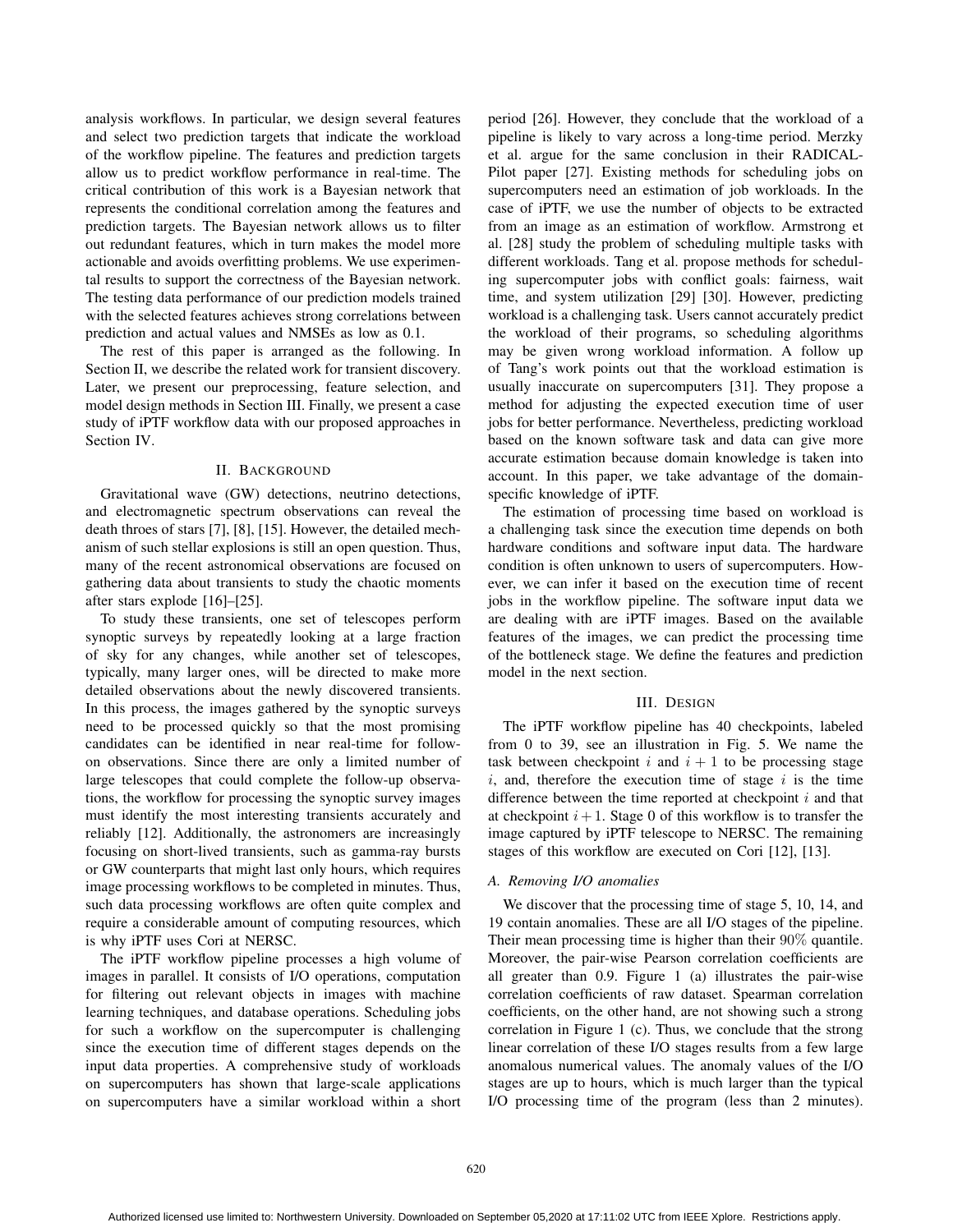

Fig. 1. (a) Pearson correlation coefficients for pair-wise processing time of stages before removing I/O anomalies. (b) Pearson correlation coefficients for pair-wise processing time of stages after removing I/O anomalies. (c) Spearman correlation coefficients for pair-wise processing time of stages before removing I/O anomalies. (d) Spearman correlation coefficients for pair-wise processing time of stages after removing I/O anomalies.

Therefore, we use the means of the I/O stage processing time as breakpoints. After we split the original dataset based on the mean of these four stages, approximately 10% of the dataset are classified as anomalous. The anomalous part shows a pairwise linear correlation among the I/O stages close to 1, while the rest 90% of the regular dataset does not show a moderate pair-wise correlation. Figures 1 (b) and (d) illustrates the pairwise correlations between different stages after removing I/O anomalies. This observation implies that the long execution time of these I/O stages occur together, from which it is reasonable to conclude that the I/O system is undergoing a severe degradation when these images passed through the pipeline. Consequently, we can confidently filter out these anomalies. These anomalies have timestamps in 2015, which was the first year that Cori was in service and are likely the product of various system instabilities. Our focus should be on the regular part of the dataset since such anomalies are not expected moving forward.

## *B. Prediction Target*

Figure 2 illustrates the stage processing time distribution of all stages from 1 to 38. Stage 36 (between checkpoints 36 and 37) is the dominant stage. This stage is a database-intensive operation for associating candidates with local galaxies, a complex spatial query in postgres using q3c [32]. It is a critical piece of information in prioritizing follow-up observations. Predicting the processing time of this stage allows the schedule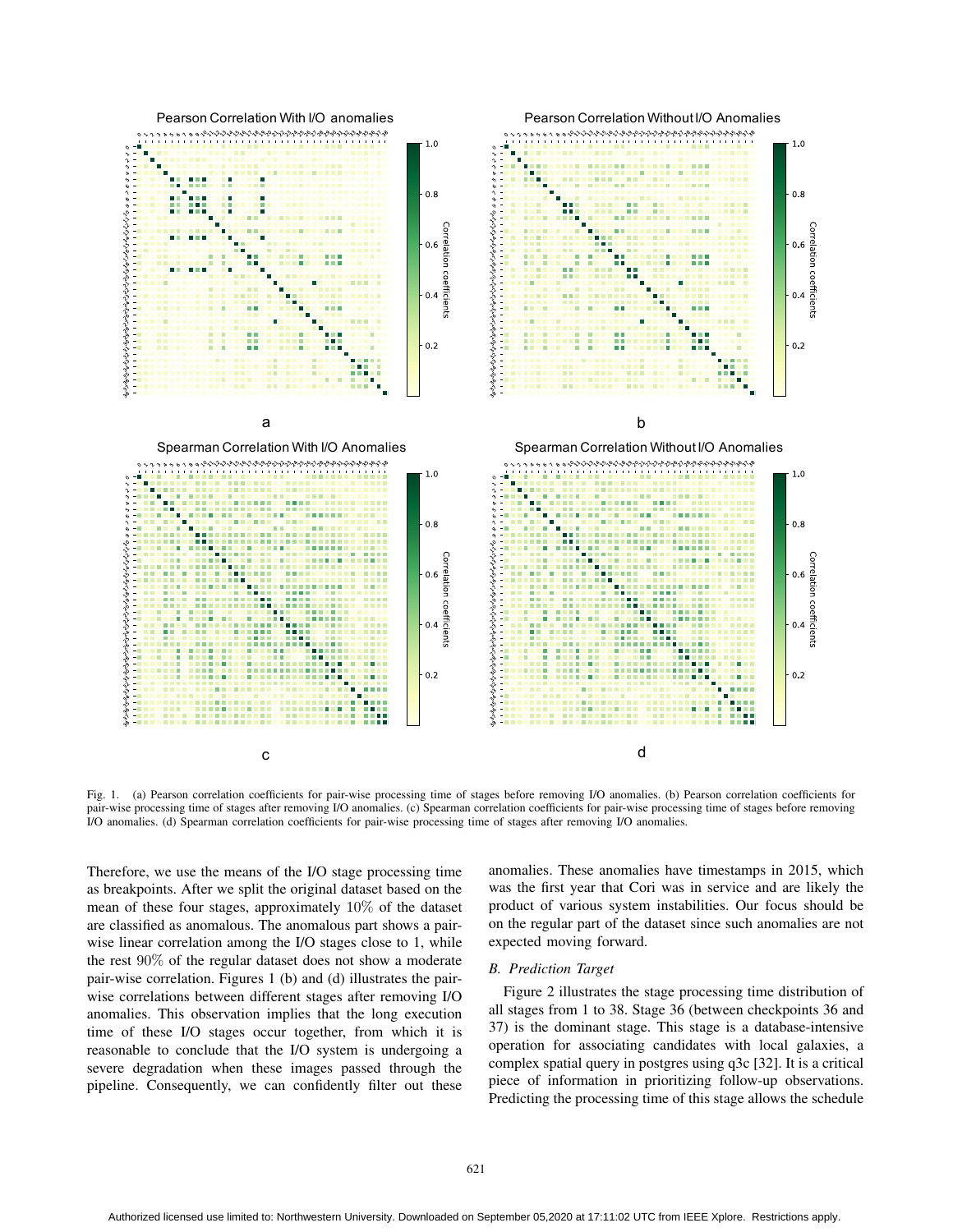Checkpoint processing time



Fig. 2. Stage processing time of all stages after removing all I/O anomalies.

of the number of compute nodes ahead of time. For example, if the predicted time is relatively large, a larger number of compute nodes can be reserved. The rest of the stages with relatively long processing time are 25, 29, and 31. Stage 25 is an image subtraction. Stages 29-31 are parts of the realbogus (RB) machine learning classifier. The RB classifier removes the false-positive detections caused by nonlinearity of the detectors, astrometric misalignment, imperfect convolution kernels, Poisson noise of bright objects, cosmic rays, and many other factors. These three stages are computationally intensive operations.

There are two prediction targets for the workload of an image: One is the dominant stage 36 processing time, and the other is the number of celestial objects extracted. Stage 36 is the most time-consuming step of the entire pipeline. Dominant stage processing time is a direct measurement of workload. However, it is subjected to the variance of the supercomputer's performance. The number of objects extracted determines the workload of specific operations. However, it is not available until the start of database stages, which is the checkpoint 33. Many stages, such as stage 25 and 27, which runs hotpants for image subtraction, have workloads dependent on the number of objects extracted. Moreover, the workloads of database stages are also proportional to the number of objects extracted. Thus, predicting the number of objects is equivalent to predicting the workload of multiple stages, which allows proper resource scheduling. Our goal is to predict the number of the object extracted at checkpoint 1, which is the start of the pipeline on Cori.

The proposed prediction targets are weakly correlated. Figure 3 (a) and (b) depict the boxplots of the processing time of stage 36 and the number of objects extracted in a 24-hour interval. From 9:00 AM to 7:00 PM, no iPTF image is taken because iPTF only operates at night. Different hours have a similar variance of these two prediction targets. Furthermore, we can observe that means of the number of objects extracted

TABLE I THIS TABLE SHOWS THE EARLIEST CHECKPOINT THAT AN IMAGE ATTRIBUTE IS AVAILABLE.

| <b>Feature Name</b>              | Checkpoint     |  |  |
|----------------------------------|----------------|--|--|
| <b>Right Ascension</b>           | $\overline{c}$ |  |  |
| Declination                      | $\overline{c}$ |  |  |
| UTC time of start of observation | $\overline{2}$ |  |  |
| Julian Date for above            | $\overline{c}$ |  |  |
| Airmass                          | $\overline{c}$ |  |  |
| PTF ID                           | $\overline{2}$ |  |  |
| $Chip$ ID                        | $\overline{c}$ |  |  |
| Filter                           | $\mathfrak{D}$ |  |  |
| Seeing                           | 14             |  |  |
| Limiting magnitude               | 14             |  |  |
| # of objects extracted           | 33             |  |  |
| # of objects saved               | 33             |  |  |
| Ecliptic Longitude               | 2              |  |  |
| <b>Ecliptic Lattitude</b>        | $\overline{c}$ |  |  |
| Galactic Longitude               | $\overline{c}$ |  |  |
| Galactic Lattitude               | $\mathfrak{D}$ |  |  |
| Extinction on sky                | $\overline{c}$ |  |  |

and the processing time of checkpoint 36 have correlations over these periods. Nevertheless, these two prediction targets are not interchangeable because they only have 0.62 Pearson and 0.58 Spearman correlations at image granularity.

## *C. Feature selection*

To predict either stage 36 processing time or objects extracted, we define attributes for making such prediction. There are two constraints for the prediction model to make a useful inference. Firstly, the input attributes of the prediction model should be ready before the output of prediction occur. For example, the moment when a model makes a prediction for stage 36, processing time must happen before the timestamp of checkpoint 36. Otherwise, the prediction result is useless for scheduling a computing resource since the program for running stage 36 is already started. Another constraint is that the prediction model should be light-weighted. Since the goal of this research is to schedule computational resources smartly, a heavy machine learning model that consumes larger resources is unacceptable.

Stage 36 is nearly at the end of the pipeline (39 stages in total), so it is possible to apply timings of stages from 0 to 35 before checkpoint 36 as prediction attributes. We denote this class of features as type 1. However, models for predicting the number of objects extracted does not have the access to type 1 features since this prediction is expected at checkpoint 1 in order to have a raw estimate of the entire workload. In addition, some attributes of the image are known in advance of stage 0, so we can directly apply them as model features for both of the prediction targets. This class of features is denoted as type 2. Table I illustrates all the image attributes and the checkpoints that they are available on the pipeline. For the image attributes, we denote the number of objects extracted as type 2a and the rest as type 2b. Type 2b does not include seeing and the number of objects saved for predicting the number of objects extracted by our previous constraints.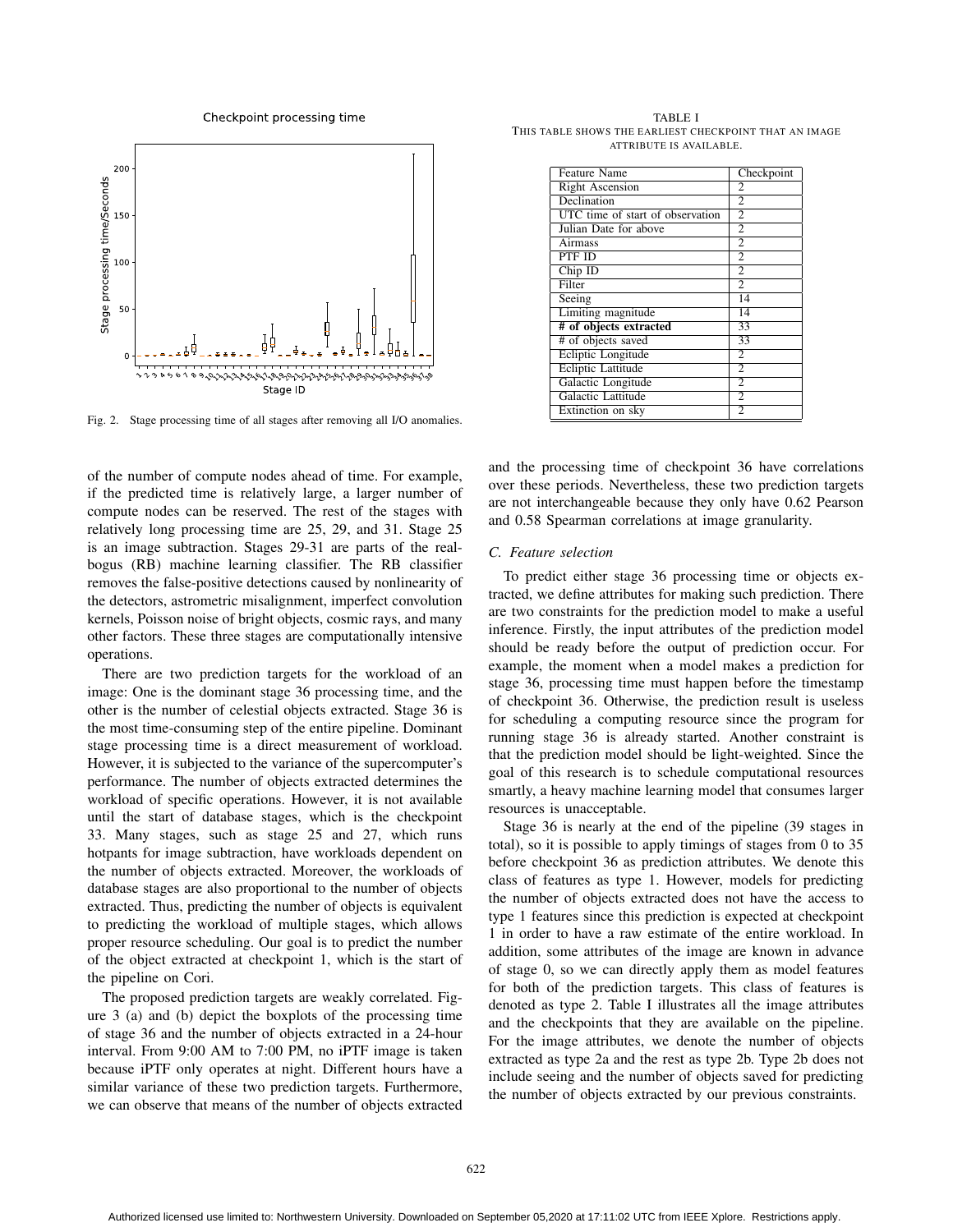

Objects extracted over a day period



Fig. 3. (a) Average stage 36 processing time in 24 hours period. (b) Average objects extracted in 24 hours period. (c) Average stage 36 processing time in spatial on right ascension (horizontal) and declination (vertical) scale. (d) Average objects extracted in spatial on right ascension (horizontal) and declination (vertical) scale. Note the processing time roughly correlates with the position on the sky following the over density of stars in our own galaxy.

In addition to attributes limited to a single image, we can infer the workload of the current images from the workload of other images that have been processed in the recent past. From a temporal point of view, we expect the nearest  $k$  number of images that have been processed by the pipeline should inform the current workload. We notice that the cameras of iPTF rotate in the sky in a continuous fashion. However, on some rare occasions, they jump from one region to another. Thus, the nearest temporal neighbors may contain some spatial gaps. We plot the average processing time of stage 36 and the average objects extracted in Figure 3 (c) and (d) on  $9 \times 9$  on right ascension and declination grids. The heap maps have continuous colors in most of the regions, which

indicate the similarity of the means of these attributes within a spatial neighborhood. Therefore, we decided to construct spatiotemporal features. For example, the processing time of stage 36 of images taken from nearby coordinates within a short period can inform the prediction of stage 36 processing time of the current image. The temporal proximity implies a similar condition of a computing system, and the spatial proximity implies a similar number of objects and workloads. This type of feature is denoted as type 3. Due to the first constraint, all images in the most adjacent neighborhood must have reached checkpoint 37 before the start of stage 36 of the current image for predicting the stage 36 processing time. For the case of predicting the number of objects, the nearest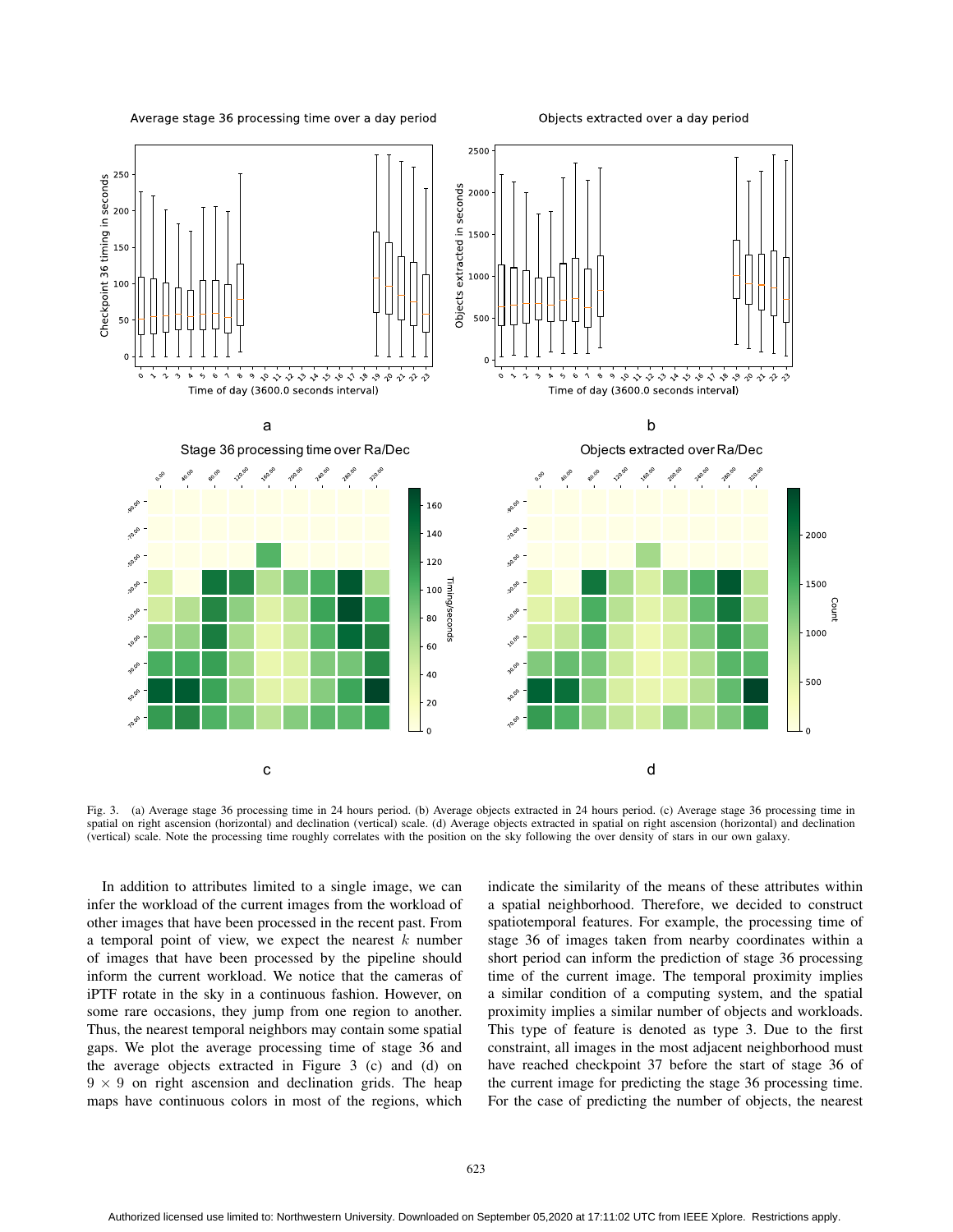



Features from spatio-temporal neighbors

Fig. 4. iPTF prediction model feature summary. Type 1 features are the stage processing time of current images prior to checkpoint 36. Type 2 features are the attributes of current image. Category 2a is the number of objects extracted and category 2b contains other attributes of the images shown in Table I. Type 3 features are the features provided by images in the spatiotemporal nearest neighborhood.

spatiotemporal neighborhood must have passed checkpoint 33, according to Table I.

By the first constraint, all attributes selected from adjacent images must be ready at the checkpoint 36 (for stage 36 processing time) and checkpoint 1 (for the number of objects extracted) of the current image. Figure 5 illustrates these two predictions in the workflow.

Figure 4 illustrates the features selected for predicting the number of objects and stage 36 processing time. Applying all the available features for making predictions is not an optimal strategy since some features can be independent of the prediction target in the presence of other features. In these scenarios, overfitting problems can occur. Although a model yields low error after training, the testing performance is reduced, because random errors of the features and the prediction target that happen in the training data only are correlated. However, the correlations of errors may only exist in the training data. Therefore, the model produces false inference on testing features.

We propose a Bayesian network of features and prediction targets in Figure 6. A Bayesian network can show the conditional independence of variables. Features that are directly linked to a prediction target should be used by prediction models. The network is created by iterating through combinations of features and compare their testing errors of trained models. Although it is possible to construct a Bayesian network from a greedy algorithm, such as [33], we rely on domain knowledge of iPTF for the creation of the Bays network to avoid overfitting. For instance, the part in the dashed rectangle denotes the Spatiotemporal neighborhood of the current image. The rest of the figures are features related to the current image. These two parts should have identical internal topology since they are both image entities. Therefore, the search range of Bays network topology is reduced significantly with the incorporation of domain constraints. In the Section II, we justify the structure of the Bayesian network by analyzing the prediction accuracy on testing data with different combinations of features.

We keep the directions of the arrows that satisfy the constraints of prediction mentioned in Section III-C. In other words, if  $A$  points an arrow to  $B$ , the value of  $A$  is available before B. Thus, this network is a trimmed version designed for feature selections of our objectives. Our prediction targets are labeled in red. Features that are directly connected to the red targets are those that can build a model with the best prediction results. If there is a long path between a feature and the target, the correlation between the feature and the target is expected to be weak, especially when other features are present on its path to the target.

# *D. Prediction model*

We apply a multi-layer perceptron, a typical neural network architecture, also denoted as a fully connected network, for predicting target attributes from input attributes.

A fully connected network consists of layers. The first layer is the input layer, and the last layer is the output layer. There are some hidden layers that in-between the input and the output layer. Let A be a  $m \times n$  matrix describing the connections between layer  $l_1$  of size n and layer  $l_2$  of size m for a fully connected network. The  $j<sup>th</sup>$  row and  $i<sup>th</sup>$  column of A,  $a_{j,i}$ , is the weight from the  $j^{th}$  neuron of  $l_1$  to the  $i^{th}$  neuron of  $l_2$ . Let b be a bias vector of dimension n. The  $i^{th}$  element of b is the bias for the  $i^{th}$  neuron of  $l_2$ . The output feature vector v from  $l_1$  has size n. Then  $f(Av + b)$  is the output vector for layer  $l_2$ . Our prediction network has one input layer, three hidden layers, and one output layer. There are 1024 neurons in the first hidden layer and 256 neurons in the second and third hidden layers. The final layer has one neuron that outputs the regression result. The activation function is Relu  $f(x) =$  $max(0, x)$ .

An advantage of this neural network is that it is capable of simulating any functions [34]. For the problem size we are dealing with, the proposed network size is sufficient. Moreover, this parameter settings of the multi-layer perceptron satisfy the requirement of light-weighted machine learning model, since a prediction for one feature can finish within a few seconds on a regular desktop computer.

# IV. EXPERIMENTAL RESULTS

We conduct experiments on a single Linux machine installed with a GTX 1080 and CUDA version 10.1.

For a real-world case study, we split the iPTF pipeline  $data<sup>1</sup>$  into training data and testing data. The training data

1https://portal.nersc.gov/project/astro250/xswap/iptf/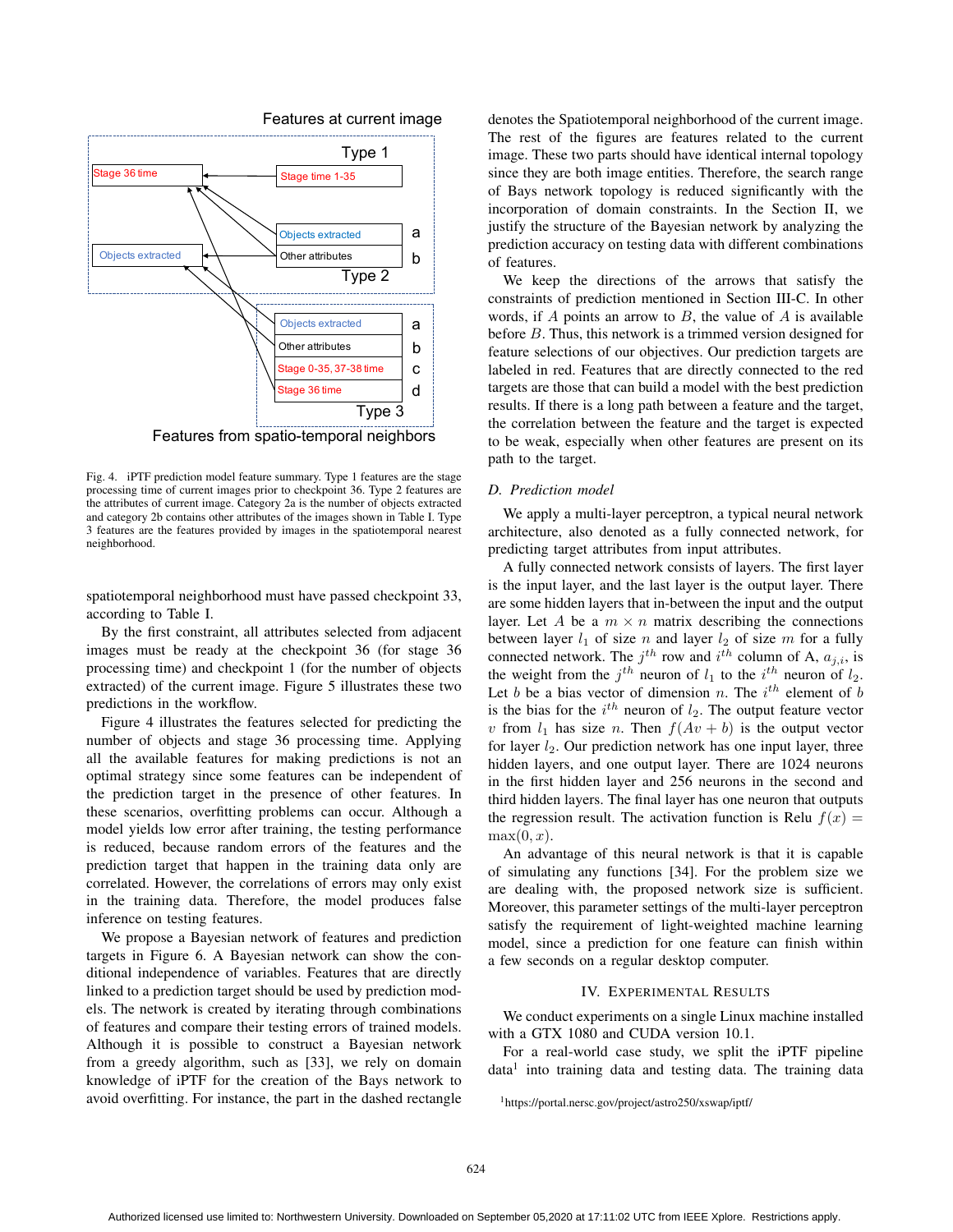

Fig. 5. iPTF online prediction illustration. The circles indicate checkpoints of the workflow pipeline. The stages are denoted as arrows. The prediction of the number of objects is at checkpoint 1. The prediction of the stage 36 processing time is at checkpoint 36.



Spatio-temporally nearest neighborhood

Fig. 6. iPTF prediction model feature Bayesian network. Features that are directly connected to the red prediction targets are the one that should be used by the prediction models.

contains 90% of the data with lower timestamps, and the testing data includes the other 10%. With such a splitting strategy, predictions on the testing data are equivalent to realtime simulations. This splitting method is a simulation of a production run since the goal is to train historical data for predicting future results. In addition, we also present 10-fold cross-validation results for evaluation.

We train the neural network discussed in Section III-D with Stochastic Gradient Descent (SGD) for 200 epochs with minibatch size 256. The learning rate is from 0.88 to 1, with a 0.1 momentum factor. This training strategy guarantees the convergence of all our experiments. We set the drop-out ratio per layer to be 0.33 to avoid the overfitting of the model [35]. Training with an adaptive learning rate such as ADAM [36] does not converge to a reasonable regression accuracy the same way as SGD. Besides, the final losses of the models are

unstable with different initial parameters. The models trained with SGD, on the other hand, are stable with better accuracy results.

More complicated model architectures may yield better training results after convergence. However, the main goal of this paper is to evaluate the proposed iPTF workflow features. Thus, we control the neural network model and training methods, treating the model as a black-box for regression, for comparing different choices of input features.

Root mean square error (RMSE), Normalized mean square error (NMSE), and correlation coefficients (Pearson and Spearman) are the evaluation metrics in this section. MSE evaluates the regression error with formula  $\frac{1}{N} \sum_{n=1}^{N}$  $i=1$  $\left(\hat{f}(x_i) - y_i\right)^2$  for

prediction model  $\hat{f}$ , input feature x, and prediction output y. RMSE is the square root of MSE. NMSE scales down the units of RMSE with formula  $\frac{1}{xy}$ MSE. A good model should have small RMSE and NMSE. Correlation coefficients measure if the predictions have the same trend as the actual data in the parity graph. The metrics are between 0 and 1. A good model has large correlation coefficients. Pearson correlation takes the magnitude of difference into account. The Spearman correlation examines if the trend of two variables is the same or not. Although our training objective is to reduce regression error, the problem can be reduced to a classification problem. For example, we can classify the workload to be discrete results, such as small, medium, and large, for different ranges of the outputs. In this scenario, the absolute errors are less important due to the change of the error function. If the correlations between prediction and real measurements are large, the classification result should be mostly correct, since the prediction is likely to lie in the right region.

## *A. Baselines*

We can set up the baselines that evaluate the performance of our model via RMSE. Testing RMSE should fall between a lower bound and an upper bound.

An upper bound of the prediction targets for RMSE is the standard deviation. If a prediction model always predicts the mean of the prediction target in the dataset, its RMSE is equivalent to the standard deviation. The estimated standard deviations from the populations are 60.4 for the stage 36 processing time and 653 for the number of objects extracted.

A lower bound of the prediction targets for RMSE is the estimation of the prediction targets' standard deviation within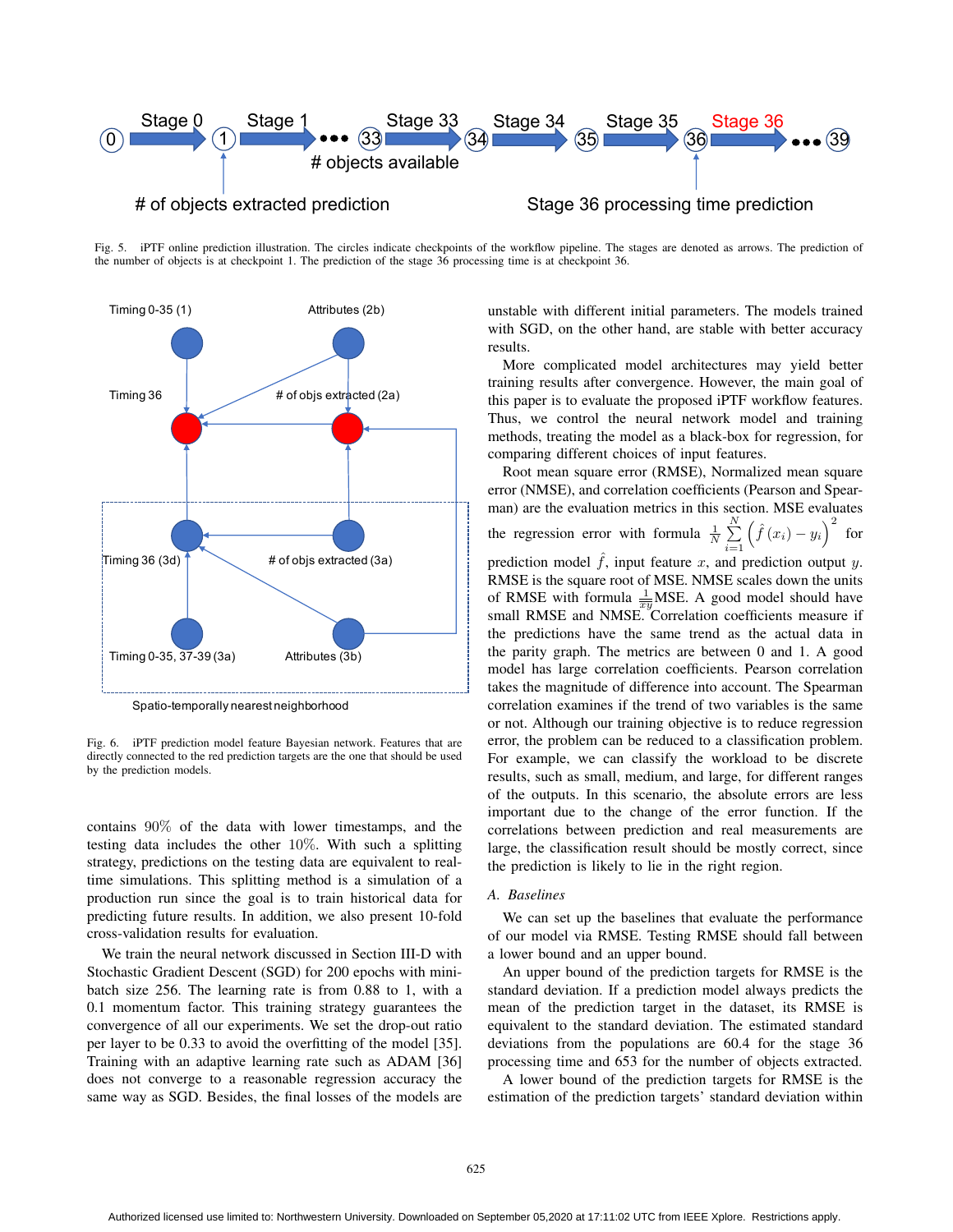a batch. iPTF cameras take images in batches. Images within a batch are processed in parallel with the same checkpoint 0 start time. These images have very similar spatiotemporal attributes. A regression model based on our proposed features without overfitting should give the same results. However, there are still some non-negligible variances of workload within a single batch. These variances are unpredictable by the information given in the features for regression since the attributes are identical. Thus, the variance within batches can serve as a lower bound of prediction error. We estimate the average standard deviation within a batch for the stage 36 processing time as 20.4 and the number of objects extracted as 210 from all data.

# *B. Predicting stage 36 processing time*

Discussed in Section III-C, several different types of features can be applied to predict stage 36 processing time, as summarized in Figure 4. The input features have three categories. The first type is historical processing time from stage 0 to 35. The second category is the image attributes, including spatial coordinates. The final type (type 3a) is the stage 36 processing time of spatiotemporally nearby images in the pipeline.

The number of the nearest neighbors is a tunable parameter. We use 1 for simplicity. In this section, we demonstrate the individual effectiveness of these three types of features.

Rows 1 to 10 of Table II illustrate the results of predicting stage 36 processing time with a different combination of features for ten-fold cross-validation. CV refers to the average of 10-fold cross-validation results, and LF refers to the last fold (as testing data) of the cross-validation results. The values in the brackets are prediction evaluations on testing data. The values that are not in the brackets are prediction evaluations on training data.

From the first three rows, we can observe relatively large mean square errors and low correlation coefficients. Thus, using any of the three features alone, the regression models do not have reasonably good results on testing data.

The fourth to the sixth rows contain results with pair-wise combinations of three features. The historical processing time from stage 0 to 35 of the current image (type 1), combined with the image attributes (type 2), gives better testing results than replacing type 2 features with spatiotemporally nearby image processing time (type 3d). The combination of type 2 and 3d features yields similar results as the combination of type 1 and 2 features. Thus, we observe that image attributes can improve the overall performance significantly when added to either type 1 and 3d features. Type 1 and 3d images combined (row 6), on the other hand, demonstrate improvement compared with models trained with either of them. This observation is expected because both features are timing features. They are likely correlated with each other. Nevertheless, joining them together can moderately improve testing accuracy compared with the results predicted by each of them separately. Finally, if all these three features are combined, the overall regression performance on testing data is the best (row 7). Therefore, the direct connections to stage 36 processing time in Figure 6 is verified.

Rows 9 and 10 of figure Table II illustrate the reasons why the attributes (types 3a, 3b) and stage processing time 0-35 of the spatiotemporally nearest neighborhood (type 3c) are not useful for predicting the stage processing time of current image given the stage 36 processing of the neighborhood (type 3d). We can observe that the testing metrics in rows 9 and 10 are worse than those of row 8. Moreover, if we compare the results of rows 8 and 9, it is clear that the correlation between the prediction feature is stronger to the nearest neighbors' stage 36 processing time than to the rest of type 3 attributes. Consequently, type 3d should be selected as a feature for prediction, instead of the rest of the features.

## *C. Predicting the number of objects extracted*

Details of selecting the features of the number of objects extracted are presented in Figure 4. Prediction of the number of objects extracted takes place at the beginning of the pipeline. Thus, the type 1 features adopted for predicting stage 36 processing time cannot be used in this case, since the checkpoints for computing stage processing time have not reached. All image attributes excluding the seeing, limiting magnitude, objects extracted and saved, on the other hand, are available at the start of the pipeline. Furthermore, attributes from spatiotemporally adjacent images are available at checkpoint  $2$  if we carefully filter the neighborhood  $N$ with constraint  $\{n.\text{checkpoint}_{39} < x.\text{checkpoint}_{1}\}\forall n \in N$ for current image  $x$ . Similar to predicting stage 36 processing time, the attribute to be predicted (the number of objects extracted) is selected from the neighborhood. Furthermore, we also employ the stage processing time and other image attributes of its spatiotemporally nearest neighborhood. These features are type 3 features. From the Bayesian network in Figure 6, we expect types 2b, 3a, and 3b to have a strong correlation with the prediction objective.

Rows 11-20 of Table II illustrate the results of predicting the number of objects extracted by our real-time prediction algorithm on testing data. Rows 11-13 illustrate the prediction results of using the attributes of the current image (type 2b), the number of objects extracted (type 3a), and other attributes (type 3b) of the spatiotemporally nearest neighborhood of current image independently. Row 14 demonstrates the prediction accuracy using the stage processing time of spatiotemporally nearest neighborhood (type 3c,3d) that are not directly connected to the prediction target in Figure 6. Results in row 14 are worse than rows 11, 12, and 13, which is expected from the Bayesian network since the correlations of features in row 14 to the prediction target is weaker. Rows 15-17 demonstrate the results of using different combinations of pair-wise features in rows 11-13. The results of pair-wise combinations of features are better than results using each independent feature. Row 18 illustrates the prediction results of features that are directly connected to the prediction targets in Figure 6. We can observe further accuracy improvements in both testing and training data compared with rows 15-17.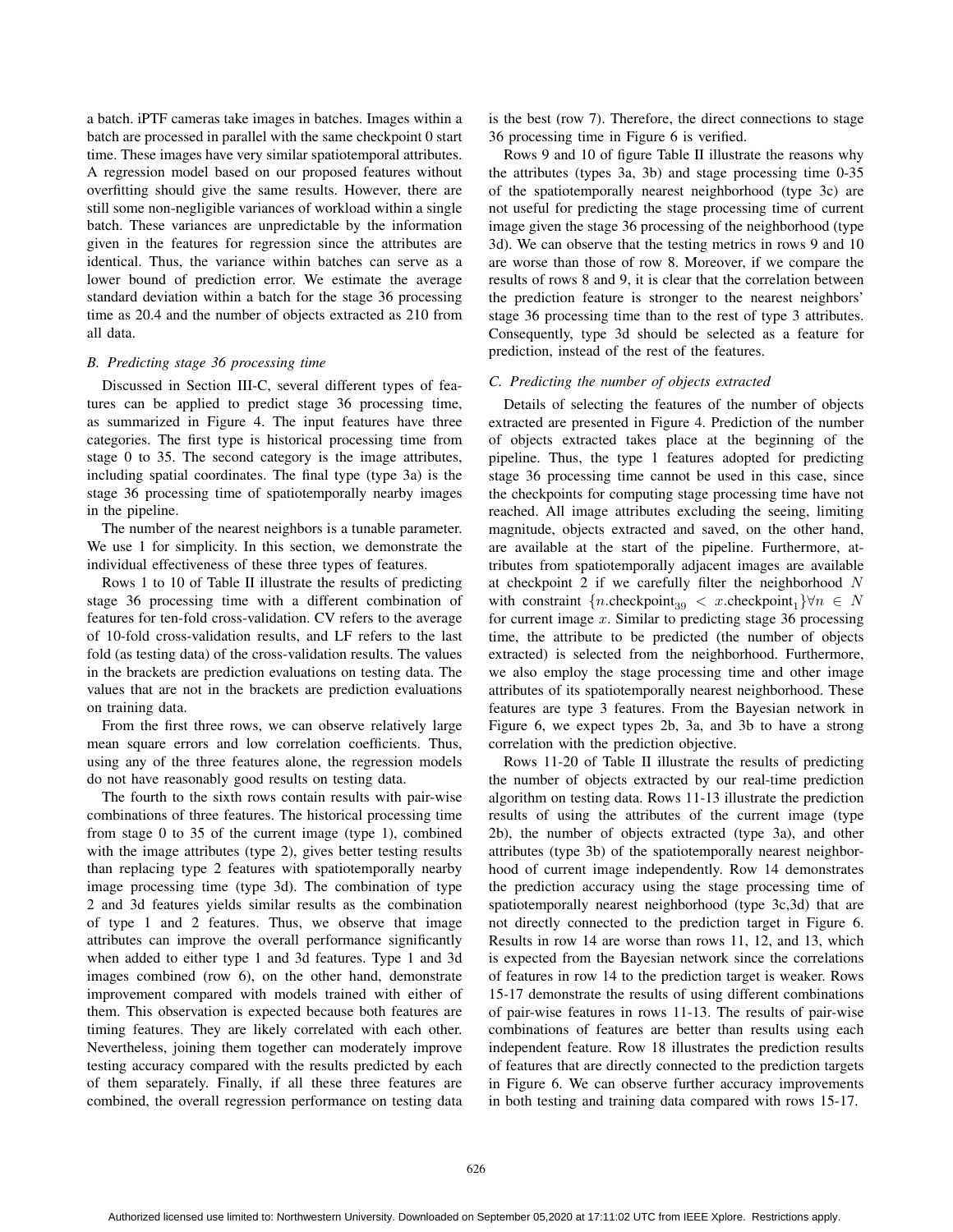#### TABLE II

ACCURACY RESULTS OF PREDICTION MODELS. CV REFERS TO THE AVERAGE OF 10-FOLD CROSS-VALIDATION RESULTS AND LF REFERS TO THE LAST FOLD (AS TESTING DATA) OF THE CROSS-VALIDATION RESULTS. THE VALUES IN THE BRACKETS ARE PREDICTION EVALUATIONS ON TESTING DATA. THE VALUES THAT ARE NOT IN THE BRACKETS ARE PREDICTION EVALUATIONS ON TRAINING DATA. ROWS 1 TO 10 ARE RESULTS FOR PREDICTING STAGE 36 PROCESSING TIME. THE RANGE OF RMSES SHOULD BE BETWEEN 20.4 AND 60.4. ROWS 11 TO 20 ARE RESULTS FOR PREDICTING THE NUMBER OF OBJECTS EXTRACTED. THE RANGE OF RMSES SHOULD BE BETWEEN 210 AND 653.

| Row                     | Features           | <b>CV RMSE</b> | <b>CV NMSE</b> | $\overline{\rm{CV}}$ | CV<br>Spear-             | <b>LF RMSE</b>           | <b>LF NMSE</b>            | <b>LF</b> Pearson | LF<br>Spear- |
|-------------------------|--------------------|----------------|----------------|----------------------|--------------------------|--------------------------|---------------------------|-------------------|--------------|
| ID                      |                    |                |                | Pearson              | man                      |                          |                           |                   | man          |
|                         |                    | 38.7(45.1)     | 0.212(0.303)   | 0.79(0.66)           | 0.81(0.68)               | 36.9(51.0)               | 0.207(0.230)              | 0.80(0.65)        | 0.81(0.69)   |
| $\overline{2}$          | 2                  | 29.2(31.8)     | 0.135(0.160)   | 0.88(0.82)           | 0.93(0.87)               | $\overline{28.1}$ (44.0) | 0.129(0.216)              | 0.88(0.73)        | 0.93(0.80)   |
| $\overline{3}$          | 3d                 | 43.4 (42.4)    | 0.287(0.280)   | 0.70(0.63)           | 0.75(0.67)               | 41.8(55.1)               | 0.281(0.317)              | 0.72(0.50)        | 0.76(0.56)   |
| $\overline{4}$          | 3a,3b,3c           | 37.4(41.7)     | 0.221(0.278)   | 0.79(0.65)           | 0.82(0.67)               | 36.2(54.3)               | $\overline{0.223(0.331)}$ | 0.80(0.53)        | 0.83(0.59)   |
| 5                       | 1,2                | 24.0(28.2)     | 0.088(0.125)   | 0.92(0.87)           | 0.95(0.91)               | 22.6(38.6)               | 0.084(0.158)              | 0.93(0.79)        | 0.96(0.86)   |
| 6                       | 1,3d               | 34.1 (36.8)    | 0.179(0.213)   | 0.83(0.75)           | 0.86(0.77)               | 32.6 (47.5)              | 0.170(0.201)              | 0.84(0.71)        | 0.86(0.75)   |
| 7                       | 2,3d               | 28.0(30.2)     | 0.124(0.145)   | 0.89(0.84)           | 0.94(0.89)               | 26.7(42.1)               | 0.118(0.200)              | 0.90(0.76)        | 0.94(0.83)   |
| $\overline{\mathbf{8}}$ | 1,2,3d             | 23.6(27.0)     | 0.085(0.114)   | 0.93(0.88)           | 0.96(0.92)               | 22.5(36.0)               | 0.084(0.137)              | 0.93(0.82)        | 0.96(0.88)   |
| 9                       | 1,2,3a,3b,3c       | 23.9(28.5)     | 0.087(0.127)   | 0.92(0.87)           | 0.95(0.90)               | 22.6(38.9)               | 0.084(0.160)              | 0.93(0.79)        | 0.96(0.86)   |
| 10                      | 1,2,3d,3c,3b,3a    | 23.7(27.8)     | 0.086(0.122)   | 0.93(0.88)           | 0.96(0.92)               | 22.1(36.3)               | 0.080(0.139)              | 0.93(0.82)        | 0.96(0.88)   |
| 11                      | 2 <sub>b</sub>     | 309.3 (352.5)  | 0.122(0.168)   | 0.83(0.72)           | 0.83(0.68)               | 311.9 (319.7)            | 0.125(0.113)              | 0.83(0.75)        | 0.83(0.75)   |
| 12                      | 3a                 | 321.9 (320.0)  | 0.135(0.138)   | 0.81(0.76)           | 0.82(0.76)               | 319.2 (335.8)            | 0.134(0.128)              | 0.82(0.71)        | 0.83(0.72)   |
| 13                      | 3 <sub>h</sub>     | 270.7 (303.2)  | 0.098(0.127)   | 0.87(0.78)           | 0.87(0.77)               | 267.3 (318.5)            | 0.098(0.124)              | 0.87(0.75)        | 0.87(0.75)   |
| 14                      | 3c,3d              | 351.2 (370.5)  | 0.176(0.200)   | 0.77(0.67)           | $\overline{0.78}$ (0.65) | 344.8 (391.2)            | 0.166(0.164)              | 0.78(0.63)        | 0.78(0.63)   |
| 15                      | 2b.3a              | 262.9 (288.9)  | 0.090(0.113)   | 0.88(0.81)           | 0.88(0.79)               | 260.3 (287.6)            | 0.091(0.095)              | 0.88(0.80)        | 0.88(0.80)   |
| 16                      | 2b.3b              | 225.6 (265.1)  | 0.067(0.097)   | 0.91(0.84)           | 0.91(0.82)               | 224.6 (263.4)            | 0.070(0.084)              | 0.91(0.83)        | 0.91(0.83)   |
| 17                      | 3a.3b              | 270.9 (301.8)  | 0.098(0.126)   | 0.87(0.78)           | 0.87(0.77)               | 267.9 (316.8)            | 0.098(0.123)              | 0.87(0.75)        | 0.87(0.75)   |
| 18                      | 2b, 3a, 3b         | 226.3 (266.9)  | 0.067(0.098)   | 0.91(0.84)           | 0.91(0.82)               | 224.5(265.0)             | 0.068(0.083)              | 0.91(0.83)        | 0.91(0.83)   |
| 19                      | 2b, 3a, 3c, 3d     | 250.5 (284.4)  | 0.084(0.114)   | 0.89(0.81)           | 0.89(0.79)               | 251.2 (284.7)            | 0.087(0.098)              | 0.89(0.79)        | 0.89(0.79)   |
| 20                      | 2b, 3a, 3b, 3c, 3d | 229.6 (269.2)  | 0.071(0.102)   | 0.91(0.83)           | 0.90(0.82)               | 226.7 (269.8)            | 0.070(0.089)              | 0.91(0.82)        | 0.90(0.82)   |

Rows 19 and 20 of Table II prove the point that the stage processing time of spatiotemporally nearest neighborhood of the current image is independent of the number of objects extracted of current image given types 3b, 3a, and 3b. Furthermore, type 3b has a stronger correlation with the prediction target compared with types 3c and 3d. Therefore, type 3b should be directly connected to the prediction target, as shown in the Bays network in Figure 6.

## V. CONCLUSION

We study the features for predicting the workload of the iPTF workflow pipeline. I/O anomalies of the iPTF workflow pipeline are filtered out. The proposed features and prediction targets of workloads are summarized into a Bayesian network that shows the conditional dependency of features. The selected features from the Bayesian network achieve prediction accuracy close to the lower bound defined by the randomness within data. Our spatiotemporal feature construction approach is not limited to the iPTF survey.

In the future, we plan to apply our predictions of workloads to schedule resources for the ZTF survey. A customized scheduling approach for the ZTF workflow pipeline can further improve the throughput of the system.

#### ACKNOWLEDGMENT

This material is based upon work supported by the U.S. Department of Energy, Office of Science, Office of Advanced Scientific Computing Research, Scientific Discovery through Advanced Computing (SciDAC) program. This work was supported in part by the Office of Advanced Scientific Computing Research, Office of Science, of the U.S. Department of Energy, and used resources of the National Energy Research Scientific Computing Center, under Contract No. DE-AC02- 05CH11231. This work is also supported in part by the DOE awards DE-SC0014330 and DE-SC0019358.

## **REFERENCES**

- [1] D. Chatterjee, P. E. Nugent, P. R. Brady, C. Cannella, D. L. Kaplan, and M. M. Kasliwal, "Toward rate estimation for transient surveys. i. assessing transient detectability and volume sensitivity for iPTF," *The Astrophysical Journal*, vol. 881, p. 128, aug 2019.
- [2] M. Sako, B. Bassett, A. Becker, D. Cinabro, F. DeJongh, D. L. Depoy, B. Dilday, M. Doi, J. A. Frieman, P. M. Garnavich, *et al.*, "The sloan digital sky survey-ii supernova survey: search algorithm and follow-up observations," *The Astronomical Journal*, vol. 135, no. 1, p. 348, 2007.
- [3] A. Drake, S. Djorgovski, A. Mahabal, E. Beshore, S. Larson, M. Graham, R. Williams, E. Christensen, M. Catelan, A. Boattini, *et al.*, "First results from the catalina real-time transient survey," *The Astrophysical Journal*, vol. 696, no. 1, p. 870, 2009.
- [4] T. Shanks, N. Metcalfe, B. Chehade, J. Findlay, M. Irwin, E. Gonzalez-Solares, J. Lewis, A. K. Yoldas, R. Mann, M. Read, *et al.*, "The vlt survey telescope atlas," *Monthly Notices of the Royal Astronomical Society*, vol. 451, no. 4, pp. 4238–4252, 2015.
- [5] N. M. Law, S. R. Kulkarni, R. G. Dekany, E. O. Ofek, R. M. Quimby, P. E. Nugent, J. Surace, C. C. Grillmair, J. S. Bloom, M. M. Kasliwal, *et al.*, "The palomar transient factory: system overview, performance, and first results," *Publications of the Astronomical Society of the Pacific*, vol. 121, no. 886, p. 1395, 2009.
- [6] E. C. Bellm, S. R. Kulkarni, M. J. Graham, R. Dekany, R. M. Smith, R. Riddle, F. J. Masci, G. Helou, T. A. Prince, S. M. Adams, *et al.*, "The zwicky transient facility: System overview, performance, and first results," *Publications of the Astronomical Society of the Pacific*, vol. 131, no. 995, p. 018002, 2018.
- [7] A. Goobar, R. Amanullah, S. R. Kulkarni, P. E. Nugent, J. Johansson, C. Steidel, D. Law, E. Mörtsell, R. Quimby, N. Blagorodnova, A. Brandeker, Y. Cao, A. Cooray, R. Ferretti, C. Fremling, L. Hangard, M. Kasliwal, T. Kupfer, R. Lunnan, F. Masci, A. A. Miller, H. Nayyeri, J. D. Neill, E. O. Ofek, S. Papadogiannakis, T. Petrushevska, V. Ravi, J. Sollerman, M. Sullivan, F. Taddia, R. Walters, D. Wilson, L. Yan, and